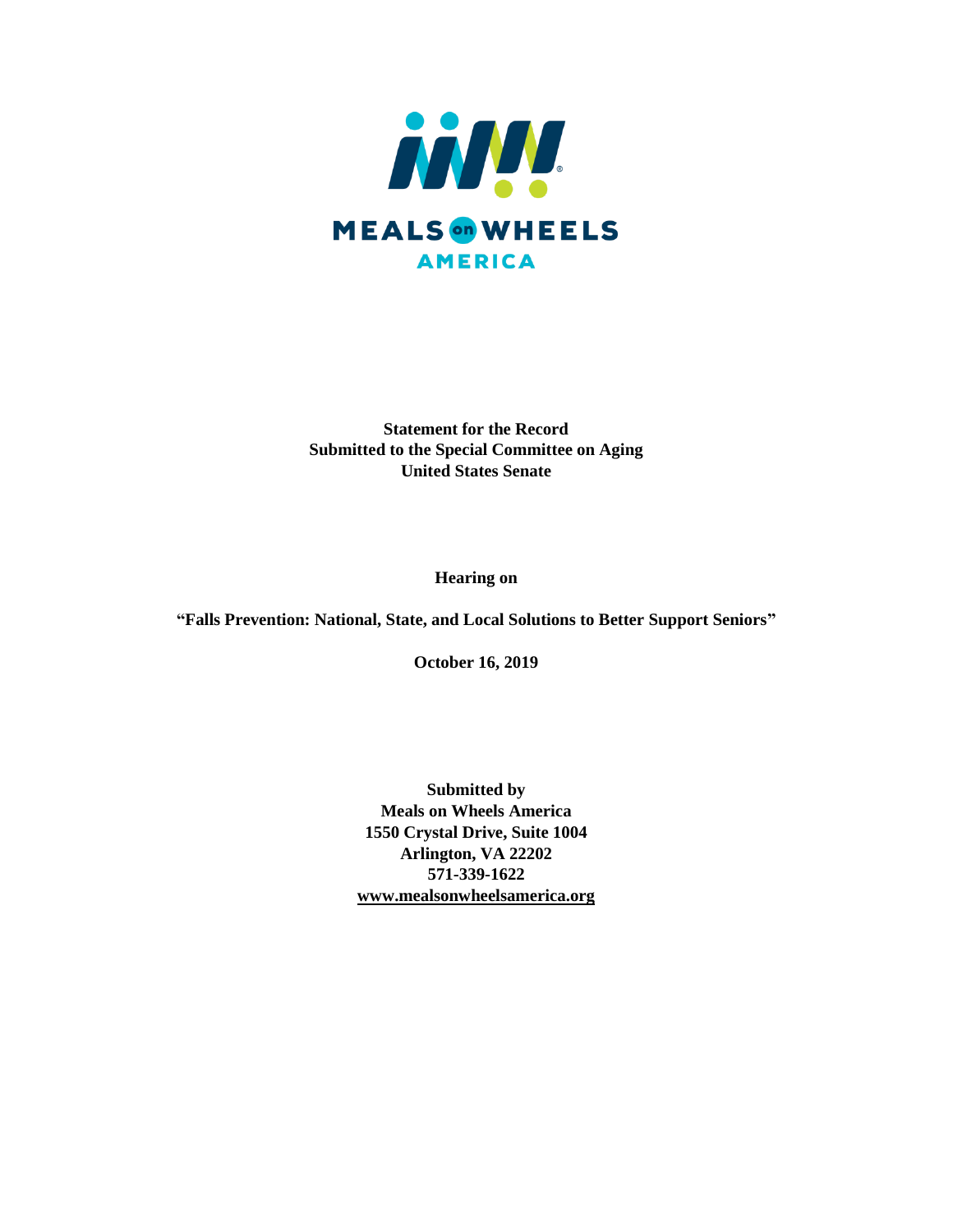Dear Chairman Collins, Ranking Member Casey, and Members of the Committee:

On behalf of Meals on Wheels America, the national network of community-based senior nutrition programs, and the seniors they serve, thank you for holding the hearing, "Falls Prevention: National, State, and Local Solutions to Better Support Seniors." We congratulate you on the successful release of this year's annual report on the challenge of falls in the older adult population and opportunities for prevention strategies, and we are grateful for your continued leadership and attention to the needs of our nation's seniors.

Meals on Wheels America is the national nonprofit organization that supports the network of more than 5,000 community-based congregate and home-delivered nutrition programs that are dedicated to addressing senior hunger and isolation. These local programs operate in virtually every community across the country and are trusted in the homes of millions of our nation's most vulnerable older adults. With the support of dedicated volunteers and staff members, local Meals on Wheels programs provide nutritious meals, safety checks, and connections to other social and health services, which enable millions of America's seniors to live more nourished and independent lives.

As a leadership organization, we work to empower local Meals on Wheels programs to improve the health, safety and overall well-being of seniors, and this network of communitybased providers has unique perspectives on and experience with older adult falls. We appreciate the opportunity to submit this statement for the hearing record and look forward to working with you to identify and implement solutions that help mitigate this pervasive concern.

## **INTRODUCTION**

More than a quarter of older adults – age 65 and older – reported falling at least once in 2014, and nearly a third of those falls resulted in an injury, making falls the leading cause of fatal and nonfatal injuries among older adults.<sup>1</sup> While risk of falling increases along with age and occurs more commonly among women, most older adult falls can be prevented from occurring or reoccurring altogether. Frailty or muscle weakness, certain vitamin deficiencies and medication use, home safety hazards and having a severe chronic condition are all factors that make older adults more likely to experience a fall but can also be modified and/or avoided with various treatment and intervention strategies.<sup>2, 3</sup>

Falling is a widespread and common issue that affects seniors of all demographic backgrounds and risk levels, but for older adults who are experiencing hunger and/or social isolation, the risk – and consequences – of falls can be far greater. For food insecure older adults, unreliable access to adequate, healthy food can contribute to malnutrition and therefore elevate their risk of falling.<sup>4</sup> Seniors who are homebound or isolated are vulnerable to falling when they are living alone or without consistent social contact, and falls have been further associated with adverse conditions including decreased quality of life and social isolation. 5

The Older Americans Act (OAA) is the primary piece of federal legislation focused on establishing, coordinating and strengthening community and home-based social and nutrition services for adults age 60 and older, their families and their caregivers. Services provided through the OAA include home-delivered and congregate meals provided to a particularly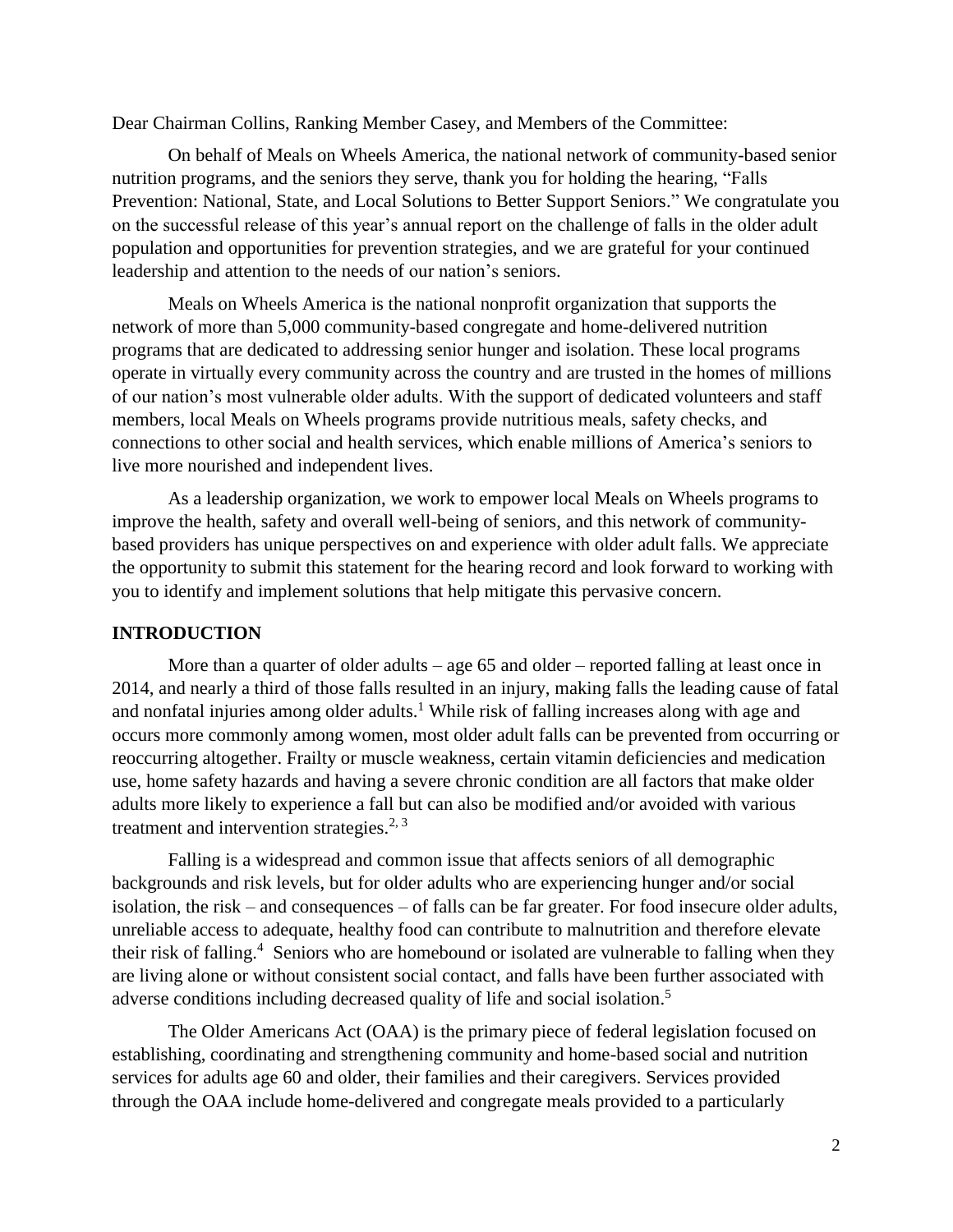vulnerable population of older adults. The profile of clients receiving home-delivered nutrition services through the OAA exhibits many risk factors associated with falling:

- 79% are age 75 and older
- 69% are women
- 35% live at or below poverty level
- 59% live alone
- 25% live in rural areas
- 28% are a racial and/or ethnic minority
- $\bullet$  82% take 3 or more medications daily <sup>6</sup>
- $\bullet$  80% have one or more chronic conditions  $^7$

The impact of older adult falls are costly and account for many injuries, hospitalizations, subsequent falls and deaths. In 2014, older adult falls accounted for 2.8 million emergency department visits, 800,000 hospitalizations and  $27,000$  deaths.<sup>1</sup> In 2015, senior falls accounted for \$50 billion in total medical costs.<sup>8</sup> At a time of unprecedented population growth, the cost and burden of older adult falls are projected to grow, so we must invest in and implement evidence-based strategies to address this all-too common issue affecting our nation's senior population. We believe that much of this can be accomplished by leveraging the aging services' existing infrastructure.

# **FALLS PREVENTION: THE MEALS ON WHEELS MODEL**

The Meals on Wheels network comprised of local, community-based nutrition providers has led the fight against senior hunger and isolation for decades – and the congregate and homedelivered nutrition services they deliver provide more than a meal. The socialization offered at community dining centers or through volunteer visits, the regular safety checks enabled during meal deliveries, and the reliable connections to other home- and community-based resources are core aspects of this service model that supports the health and independence of older individuals and provide opportunities to prevent falls.

# *Nutrition and Socialization*:

Proper diet and adequate social contact are key components of an individual's health and well-being. Adequate nutrient intake, such as protein and Vitamin D, are necessary for bone, nerve and muscle health, which are critical for maintaining strength and preventing falls. Similarly, social connectedness is important for the mental health of older adults and for reducing feelings of isolation. Chronic loneliness alone has been found to have a mortality risk comparable to heavy smoking and social isolation has been linked to an increased number of falls, making the case for a need to increase protective factors such as strong social support.<sup>9,10</sup>

Local Meals on Wheels programs play a critical role in providing regular meals and socialization opportunities. The meals served to seniors are held to a high nutrition standard that adheres to the OAA Title-III Nutrition Program requirements and include at least a third of the Daily Reference Intakes. In fact, the results of the More than a Meal Pilot Research Study found that, compared to seniors who received weekly frozen meals or no meals at all, seniors who received daily home-delivered meals experienced a greater reduction in the rate of falls and feelings of loneliness; daily home-delivered meal recipients also reported eating healthier foods and feeling safer at home.<sup>11</sup> Furthermore, many local programs are already offering medicallytailored meals, and many others are looking to expand their offerings, to better meet their clients' nutritional needs and combat malnutrition. One example among many is the Eastern Area Agency on Aging Meals on Wheels program in Brewer, Maine that recently received an Administration for Community Living (ACL) grant award to innovate and scale their delivery of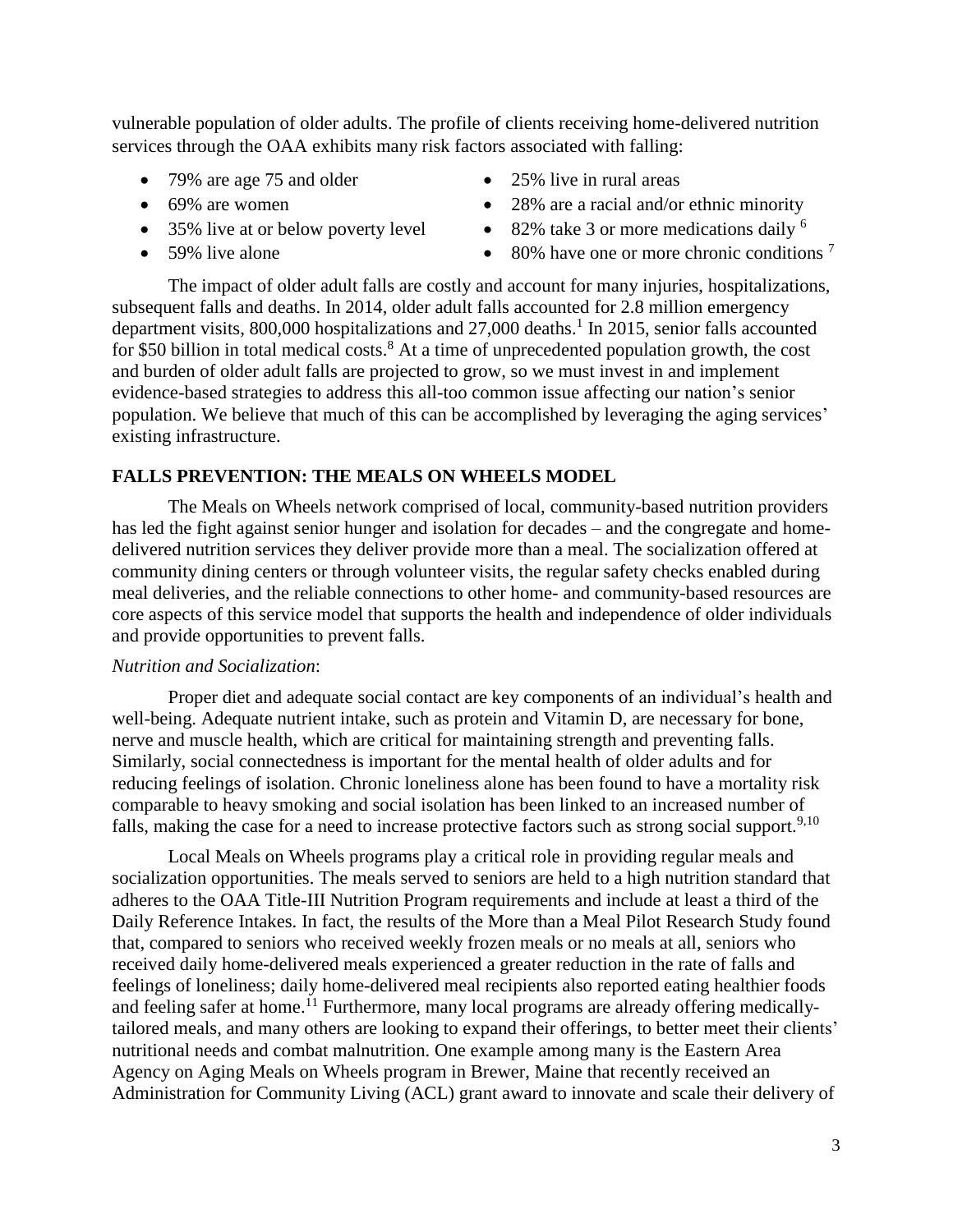medically-tailored meals in partnership with a healthcare system and a private sector healthcare technology company to improve the nutritional and health status of rural adults with multiple chronic conditions – a traditionally hard to reach population.

For many individuals participating in the program, staff members and peers at a congregate dining facility, or the volunteer delivering a meal and visit to the home, may be the only individual(s) she or he sees that day, providing critical occasions for socialization. Additionally, these interactions allow for safety and wellness checks. Time and again, Meals on Wheels volunteers encounter a client who has fallen during a delivery route, and the regular visits by volunteers can help home-delivered meal clients to be more secure and less fearful of falling. The majority of seniors receiving OAA nutrition services provided by a communitybased organization consistently report that participating in the program helps them to feel healthier, safer and more independent.<sup>12</sup>

#### *Safety and Community Connections:*

Meals on Wheels programs are also perfectly positioned to identify in-home safety hazards and ensure that the proper steps are taken to mitigate them. Similarly, they help make needed safety modifications for clients who may not have the ability or support needed to do so on their own. Meals on Wheels programs, with support from Meals on Wheels America and The Home Depot Foundation, have provided both minor and major home repairs to support aging in place for more than 1,200 veterans since 2014. While this relationship has provided much needed support for many, the demand for services continues to outpace resources.

Regular interaction with volunteers and provider staff ensures consistent access to at least one social service agency and a link to other community services and programs that may benefit the older individual. Local Meals on Wheels programs, with the help of their staff and volunteers, can identify the need for additional services or care and make the appropriate referrals. Early identification of concerns, such as crumbling steps, a loose handrail, or inadequate lighting, can allow for early intervention to not only safeguard the home, but to also improve the health and quality of life of the individual. Some local programs, like Pitt County Council on Aging in North Carolina, have established partnerships with home repair services, such as Rebuilding Together, to provide home modifications. Often these partnerships are critical to serving clients, but the community need is greater than either organization has the funds to address.

Other programs are taking it a step further, implementing evidence-based falls prevention strategies with a home modification component. Ypsilanti Meals on Wheels in Michigan has begun delivering CAPABLE – Community Aging in Place, Advancing Better Living for Elders. By adding an Occupational Therapist on staff, this innovative Meals on Wheels program is better able to understand and meet the needs of their clients while providing minor home repairs to support client-identified goals. Many other Meals on Wheels programs provide evidence-based fall prevention programs through their congregate meal sites, such as A Matter of Balance, providing a socially-supportive location for such services. As few evidence-based programs are designed with and for the homebound population, though, service providers are not always able to reach those most in need. Furthermore, as discussed in the hearing, uptake of programming is not always culturally-appropriate or available.

Nutrition service providers can also be leaders in innovative interventions – such as Meals on Wheels Rowan in North Carolina – which recently provided leftover medication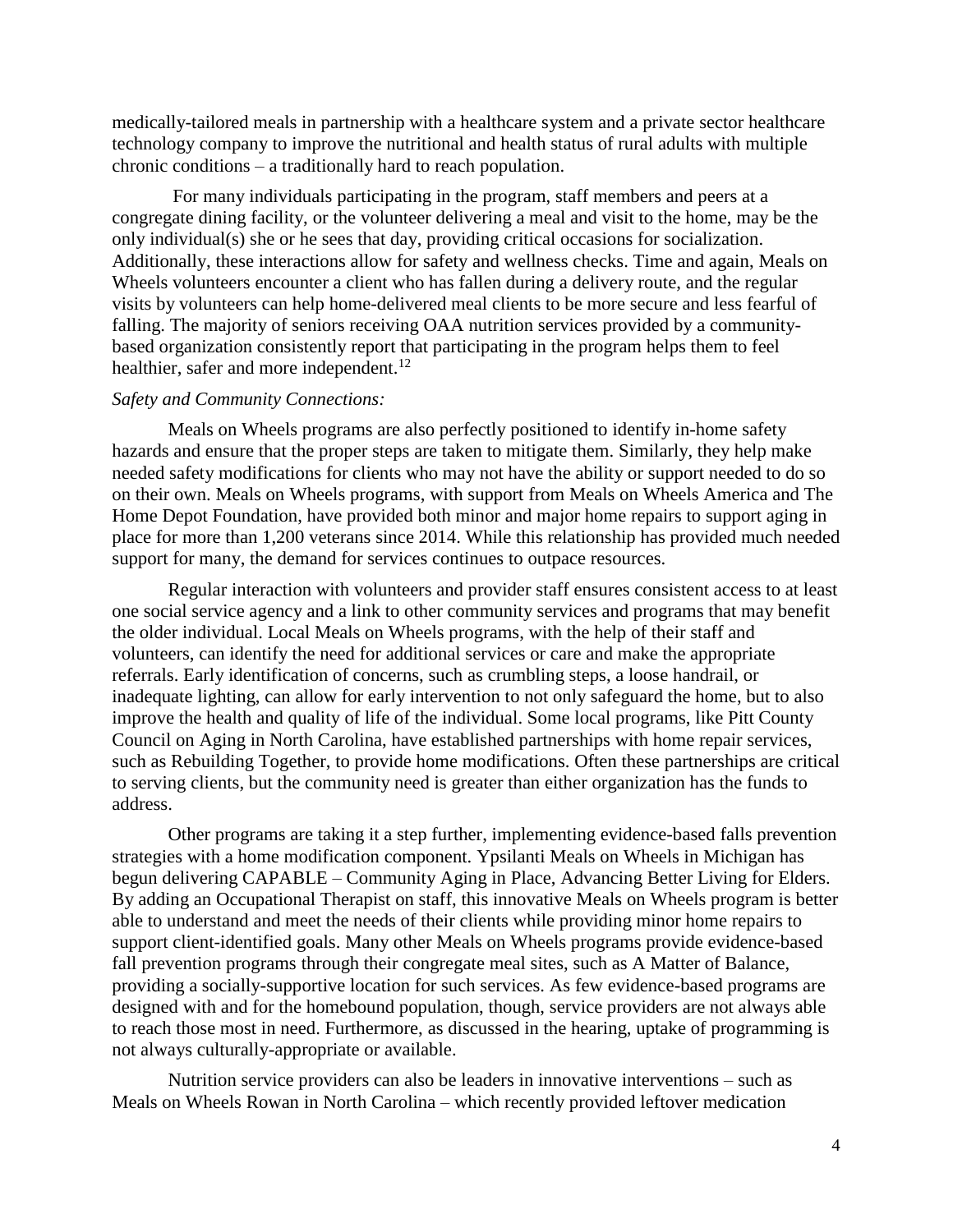disposal services in an effort to promote medication safety and to reduce misuse, a key predictor of falls among older adults. In partnership with the local sheriff's department, this program was able to properly remove unused and expired prescription and over-the-counter medications from the homes of homebound individuals. In all these examples, determining the right intervention, possible funding source, and workforce in the community play a critical role in whether or not a client's falls prevention needs can be met.

Meals on Wheels America, in partnership with the West Health Institute, Accessible Solutions, and local Meals on Wheels programs across the country, recently began to expand a technology-enhanced tool they developed for drivers to use to report changes in client conditions by capturing their observations in real-time during meal delivery. A study found this innovative mobile software-based strategy to be a feasible mechanism among trained Meals on Wheels volunteers for monitoring change-in-condition and providing necessary referrals, and may provide a solution to addressing the unmet needs of older adults aging independently in their homes.<sup>13</sup> Through the scaling of this effort, programs have reported assessing that there are needed modifications to their clients' homes. These programs have reported difficulty finding community partners to provide the service and/or that waitlists for home modification services are lengthy. We see the ability to have systematically-collected information on clients' wellbeing as an opportunity to advocate for increased funding for falls prevention programming, home modifications, and to connect and support care coordination efforts within the healthcare system.

#### *Health Care Coordination*:

As was noted by expert witness testimony and highlighted in the Committee report, lack of care coordination and communication in the healthcare setting contributes to falls that can be prevented with a person-centered, multidisciplinary healthcare approach. The model and infrastructure of Meals on Wheels programs provides an excellent platform and opportunity to work with healthcare teams and providers so that they can be notified promptly of an individual's change in condition or exposure to a new safety hazard and take the necessary steps to address their patients' health and safety needs.

There are several person-centered models of care coordination, like the Program of All-Inclusive Care for the Elderly (PACE), that provide comprehensive treatment of the whole patient and address social determinants of health, such as nutrition and safety. Local Meals on Wheels programs are well-designed to participate in such care models that may promote health and reduce associated health care costs and spending. For example, Meals on Wheels and Aetna, a CVS Health business, are currently piloting the use of the technology-enhanced change of condition monitoring system mentioned above in conjunction with Aetna's care coordination for high-risk, high-need Medicare Advantage beneficiaries.

## **FALLS PREVENTION: FUNDING AND ACCESS**

Like many public health and prevention initiatives, budgetary constraints have prevented falls prevention programs from receiving the funding necessary to scale-up and expand access and reach of activities and services to meet the growing and shifting needs of older adults. Funding for social services and health promotion activities provided through federal programs, such as the Prevention and Public Health Fund and the OAA, has remained stagnant despite the soaring senior population and has not kept pace with the increasing demand.<sup>14,15</sup>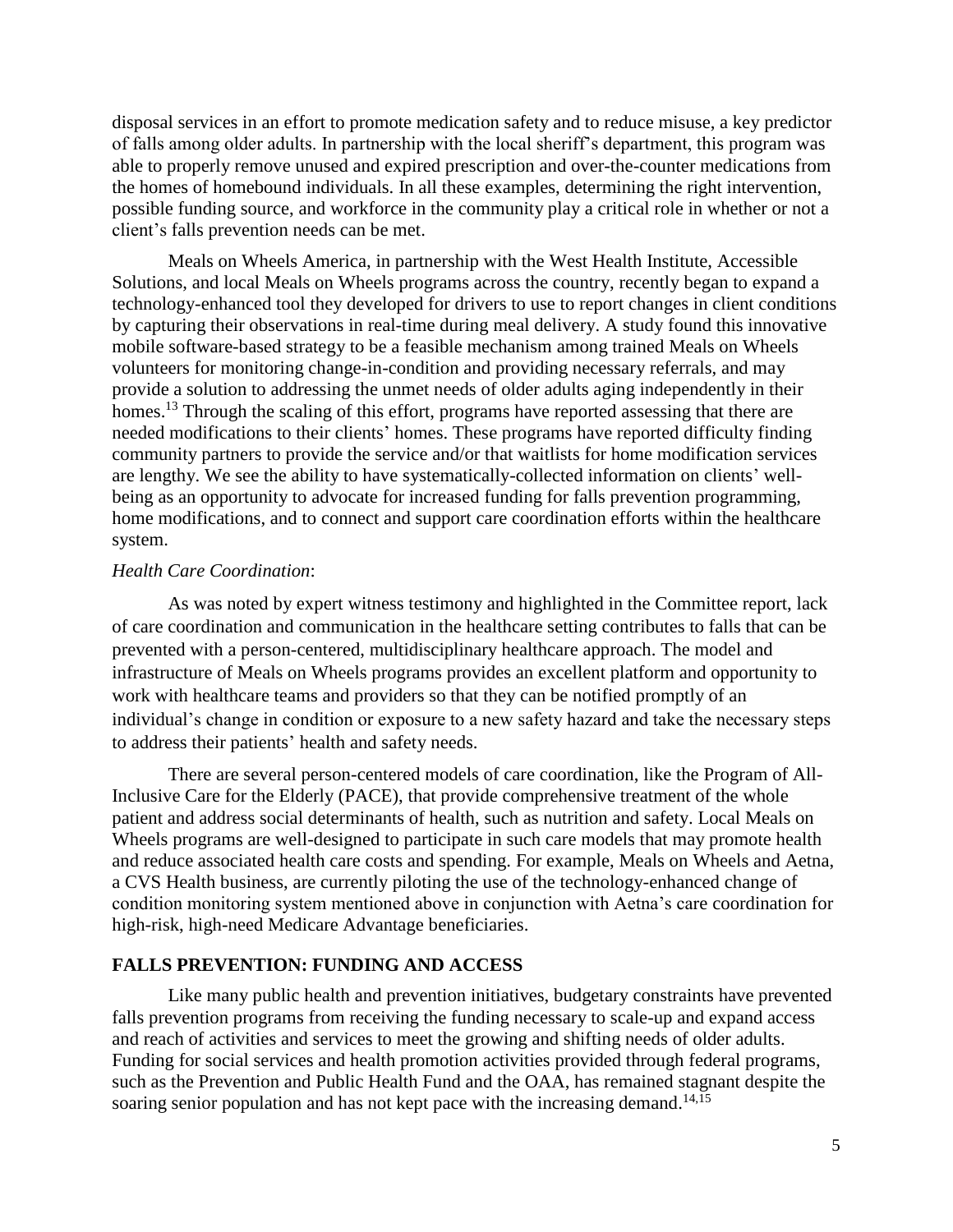With an issue as avoidable and widespread as older adult falls, timely funding investments and implementation of strategic policy changes now and in the near future will provide a hefty return-on-investment, as the reduced rate of falls will have a direct impact on the need for high-cost healthcare services to address the consequences of falls. Accordingly, the rapidly growing senior population today warrants robust and timely investments in fall prevention programs.

Furthermore, despite promising and innovative trends in both community partnerships and technology, significant gaps exist in both the availability and accessibility of evidence-based falls prevention programs for certain older adult populations. Many older adults living in rural communities do not have access to evidence-based falls prevention programs, and as such, efforts are needed to expand access and reach for different types of programs in rural communities.<sup>16</sup>Additionally, evidence-based programs to prevent falls are typically designed to be implemented in community settings, such as senior centers, and less so in the homes of older adults. As a result, homebound older adults – those who are the most frail and vulnerable to falls – have inadequate access to falls prevention programs that may greatly benefit them, indicating another vital gap in the diversity of falls prevention programs that are effective and accessible to the seniors who need them.

# **RECOMMENDATIONS**

The Committee's report outlines strong policy recommendations and strategies that we support and look forward to working together to implement. We also urge you to prioritize the following high-impact recommendations to achieve the overarching goal of reducing the rate of older adult falls:

- Substantially increase the nation's investment in fall prevention interventions to significantly expand reach, including evidence-based falls prevention programs, homemodification programs and nutritious meals designed for homebound older adults and those living in rural communities. In particular, reauthorization of the OAA and Fiscal Year (FY) 2020 Labor, Health and Human Services, and Education appropriations are two critical legislative vehicles to increase funding and implement innovative and effective policy.
- Fund and support transformative system-level solutions and partnerships for care coordination that help connect vulnerable seniors with effective fall prevention programs and services. For example, more formalized methods of information sharing between partners such as healthcare providers and community-based organizations ensures that older adults are connected efficiently to appropriated and needed interventions.

# **CONCLUSION**

Thank you again for holding this important hearing and for the opportunity to submit this statement to share our unique perspectives and experience with older adult falls and prevention methods. We would like to extend special appreciation to Chairman Collins and Ranking Member Casey for their bipartisan leadership and attention to this critical issue. We hope the information and recommendations shared in this statement provide additional insights and helpful information, and we look forward to continuing to work with you to prevent the vital issues of senior hunger, isolation and falls in the years to come.